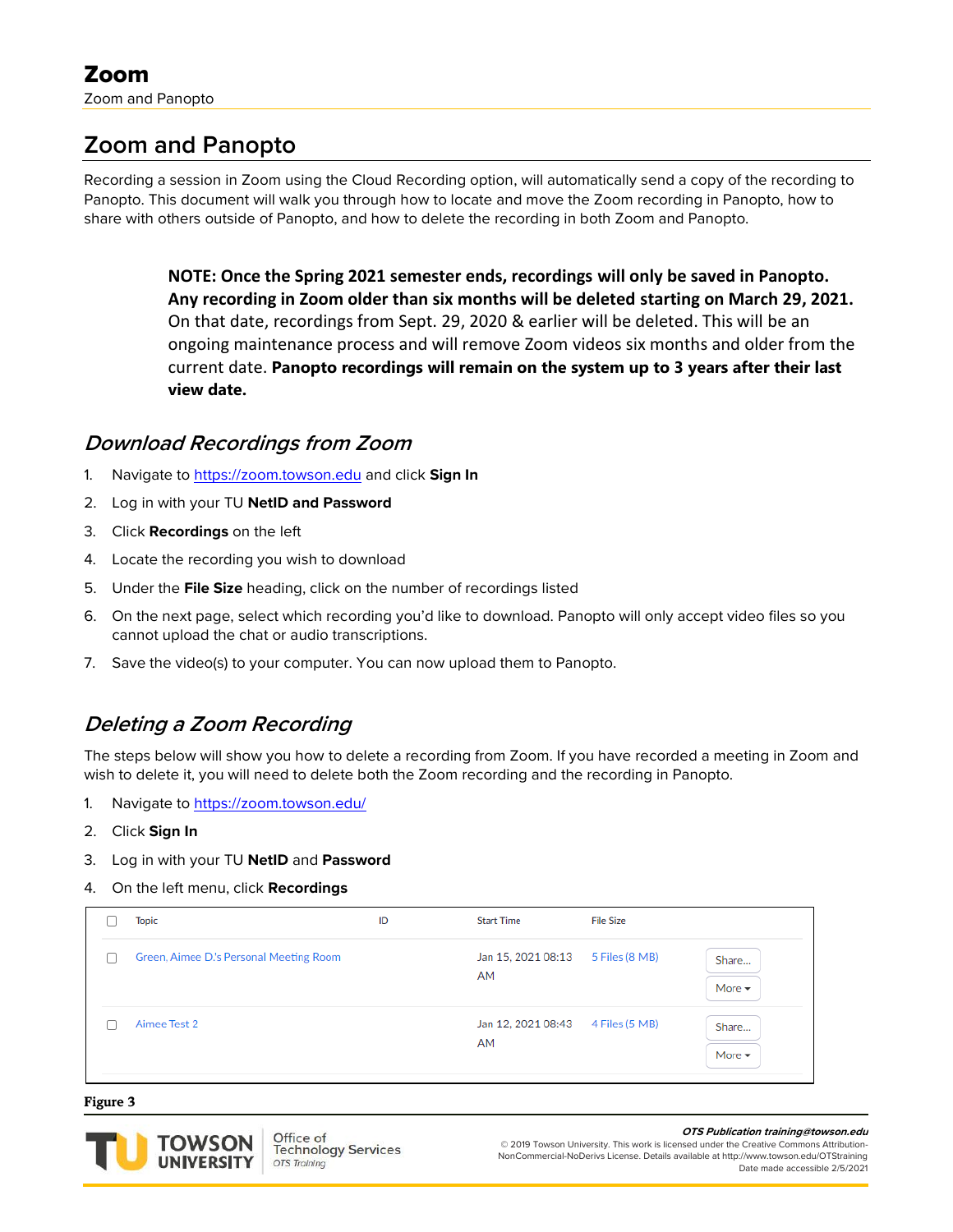### **Zoom: Zoom and Panopto**

- 5. Locate the recording you wish to delete
- 6. Click **More** next to that recording
- 7. Select **Delete**
- 8. On the pop up window, click **Yes**



### **Figure 4**

9. The recording is now deleted.

### **Upload Videos through Panopto Website**

- 1. Navigate to [https://towsonu.hosted.panopto.com](https://towsonu.hosted.panopto.com/)
- 2. Select **Blackboard** from the drop down and click **Sign In**
- 3. Log in with your **NetID and Password**
- 4. Locate the folder you would like to upload the video to
- 5. Click **Create** at the top, then select **Upload Media**
- 6. Locate the file (or files) to upload and click Submit

# **Locating and Moving the Recording**

Once you've recorded in Zoom, you can locate the recording in Panopto.

- 1. Navigate to [https://towsonu.hosted.panopto.com](https://towsonu.hosted.panopto.com/)
- 2. Select **Blackboard** from the drop down and click **Sign In**
- 3. Log in with your TU **NetID and Password**. You will be directed to your **My Folder** area
- 4. Click on the **Meeting Recordings** subfolder.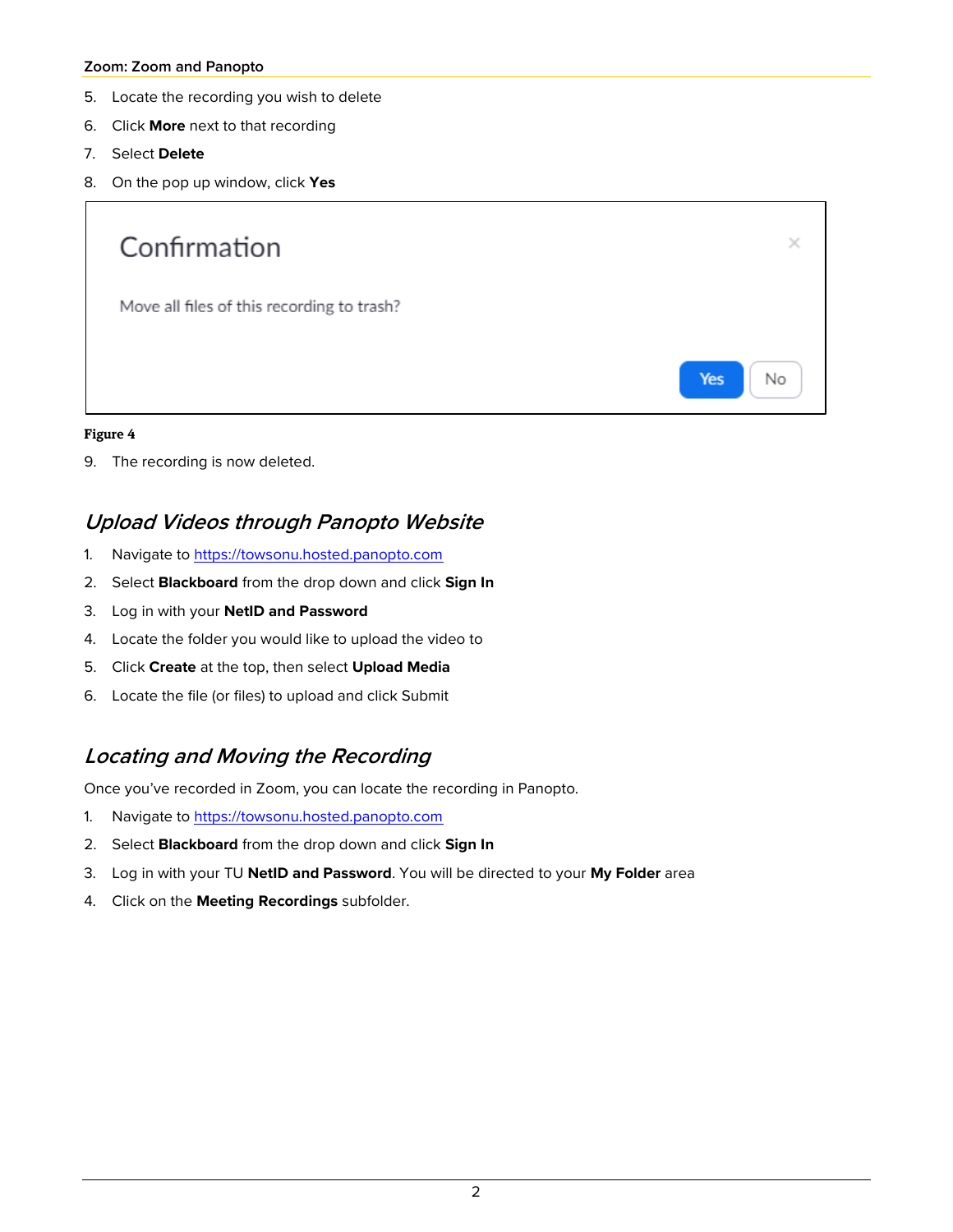| My Folder                                                                                                                                                                                                                                                  |                                                 |  |  |  |  |
|------------------------------------------------------------------------------------------------------------------------------------------------------------------------------------------------------------------------------------------------------------|-------------------------------------------------|--|--|--|--|
| $\begin{array}{ c c c c c }\n\hline\n\end{array}$ Refresh $\begin{array}{ c c c c c }\n\hline\n\end{array}$ $\begin{array}{ c c c }\n\hline\n\end{array}$ $\begin{array}{ c c c }\n\hline\n\end{array}$ $\begin{array}{ c c c }\n\hline\n\end{array}$<br>个 | Filter by date $\Box$ Show scheduled recordings |  |  |  |  |
| Sort by: Name Duration Date ▼                                                                                                                                                                                                                              |                                                 |  |  |  |  |
| Meeting Recordings                                                                                                                                                                                                                                         | Add folder                                      |  |  |  |  |

### **Figure 1**

5. Locate the recorded session. The name of the video will be the session name and the session information will be listed below.

|                    | Green, Aimee D.'s Personal Meeting Room<br>an hour ago |                                                                                                                                       |  |
|--------------------|--------------------------------------------------------|---------------------------------------------------------------------------------------------------------------------------------------|--|
|                    | Zoom Meeting ID:                                       | • Host: Aimee Green • Meeting Start: 01/15/2021 @<br>8:13 AM · Recording Start: 01/15/2021 @ 8:17 AM · Duration: 1 min · Participants |  |
| 2021-01-15 or 1:42 |                                                        | Settings < Share   / Edit   11 Stats   Delete                                                                                         |  |

### **Figure 2**

- 6. Click **Settings**
- 7. Next to the **Folder** name, click on **Edit**
- 8. In the drop down, select the corresponding course folder, then click **Save**
- 9. The video will now be moved to that folder

# **Before you share:**

When you share a video, you have the option to share either the video itself, or the folder the video is located in. If you share a video, the users will only be able to see the video. If you share the folder, the users will be able to see any videos located inside that folder, as well as any subfolders.

**Please Note:** If the video has student's names, faces, or voices, and you are sharing the video outside the class the student is in (i.e. to another class, another instructor, outside user, etc.), you will need permission from all students in the video to share it. For more information, see the "Instructional Lecture Capture Guidelines and Release Form" at the bottom of th[e TU Panopto webpage.](http://www.towson.edu/panopto)

# **How to Share**

- 1. Navigate to [https://towsonu.hosted.panopto.com](https://towsonu.hosted.panopto.com/)
- 2. Select **Blackboard** in the drop down and click **Sign In**
- 3. To share a video, locate the video, then click **Share** underneath the video name.
- 4. To share a folder, enter the folder, click the **Settings** option in the top right, then click the **Share** option on the left menu.
- 5. Once you've selected the share option, click the **Save** button at the bottom of the page.